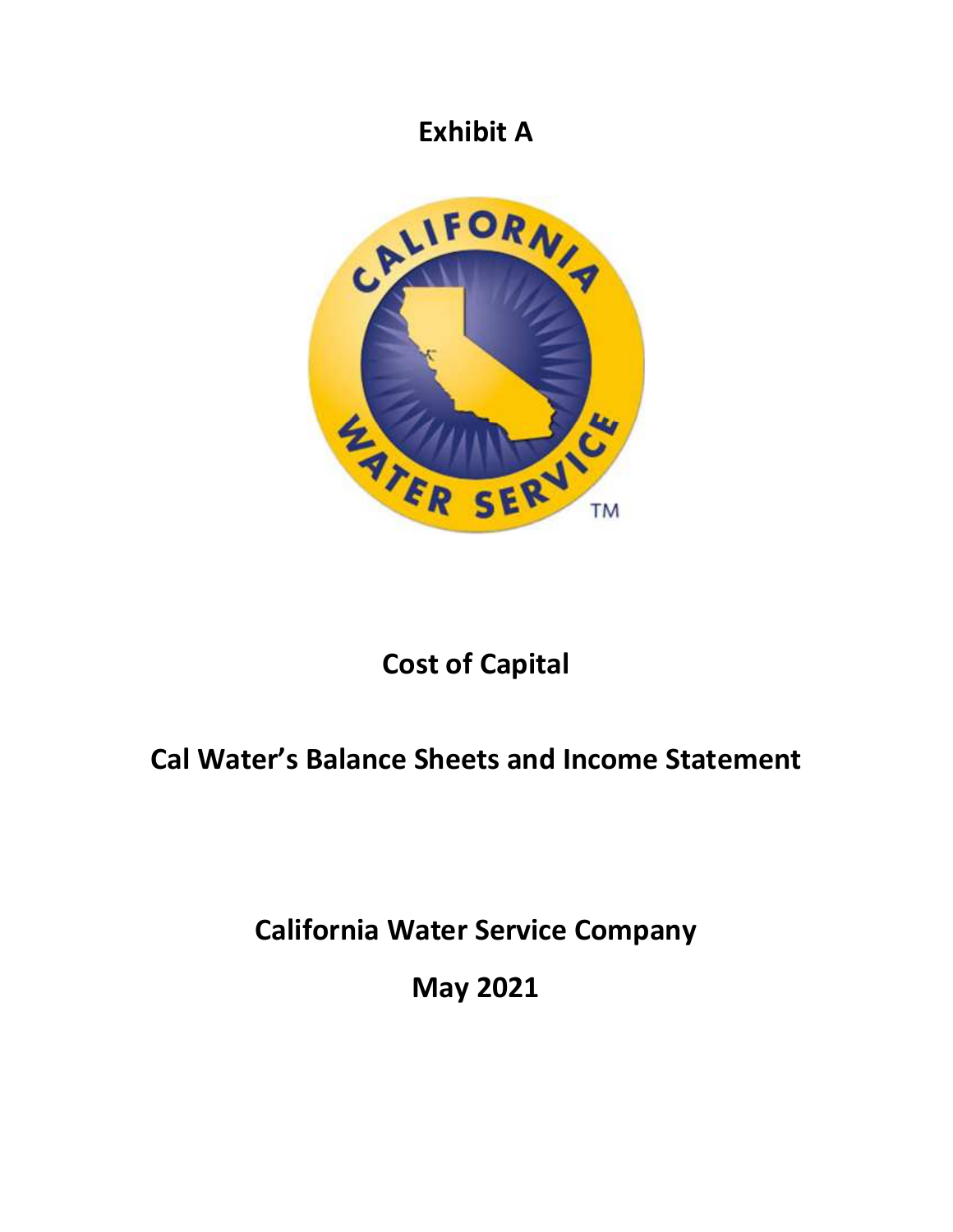#### **CALIFORNIA WATER SERVICE CO. Balance Sheet December 31, 2020 AND 2019**

 $\hat{\mathbf{r}}$ 

| <b>ASSETS</b>                                       | 2020                | 2019             |  |  |
|-----------------------------------------------------|---------------------|------------------|--|--|
| <b>Utility Plant:</b>                               |                     |                  |  |  |
| Land                                                | \$<br>38,716,717    | \$<br>38,169,549 |  |  |
| Depreciable plant and equipment                     | 3,393,838,374       | 3,043,194,650    |  |  |
| Construction work in progress                       | 156,557,029         | 231,071,461      |  |  |
| Intangible assets                                   | 21,138,058          | 19,894,962       |  |  |
|                                                     | 3,610,250,179       | 3,332,330,622    |  |  |
|                                                     |                     |                  |  |  |
| Less: Depreciation of plant and equipment           | (1, 131, 705, 239)  | (1,062,008,219)  |  |  |
| Amortization of intangibles                         | (18, 553, 025)      | (17, 618, 958)   |  |  |
|                                                     | (1,150,258,264)     | (1,079,627,178)  |  |  |
| Net utility plant                                   | 2,459,991,915       | 2,252,703,444    |  |  |
| <b>Current assets:</b>                              |                     |                  |  |  |
| Cash                                                | 14,549,182          | 29,055,044       |  |  |
| Working funds, deposits, temporary cash investments | 52,975              | 42,975           |  |  |
| Accounts receivable:                                |                     |                  |  |  |
| Customers, less allowance for doubtful accounts     | 40,613,082          | 29,982,258       |  |  |
| <b>Taxes Receivable</b>                             | 5,402,143           | 702,143          |  |  |
| Unbilled revenue                                    | 31,564,217          | 32,847,636       |  |  |
| Other Accounts Receivable                           | 110,451,787         | 51,467,305       |  |  |
| Materials and supplies                              | 7,439,200           | 6,774,430        |  |  |
| Prepaid expenses                                    | 14,868,236          | 11,813,930       |  |  |
| <b>Intercompany Transfers</b>                       | 4,905,416           | 3,621,109        |  |  |
| Clearing accounts                                   | 2,088,550           | 2,027,011        |  |  |
| <b>Total current assets</b>                         | 231,934,789         | 168,333,841      |  |  |
| Other assets:                                       |                     |                  |  |  |
| Regulatory assets                                   | 320, 347, 227       | 428,638,811      |  |  |
| Other Intangible assets                             |                     | 344,133          |  |  |
| Long Term Intercompany Receivable                   |                     |                  |  |  |
| Investment In Non-Utility Property                  | 5,803,035           | 508,981          |  |  |
| Other                                               | 107,686,622         | 80,738,023       |  |  |
| Total other assets                                  | 433,836,883         | 510,229,948      |  |  |
|                                                     | 3,125,763,587<br>\$ | 2,931,267,233    |  |  |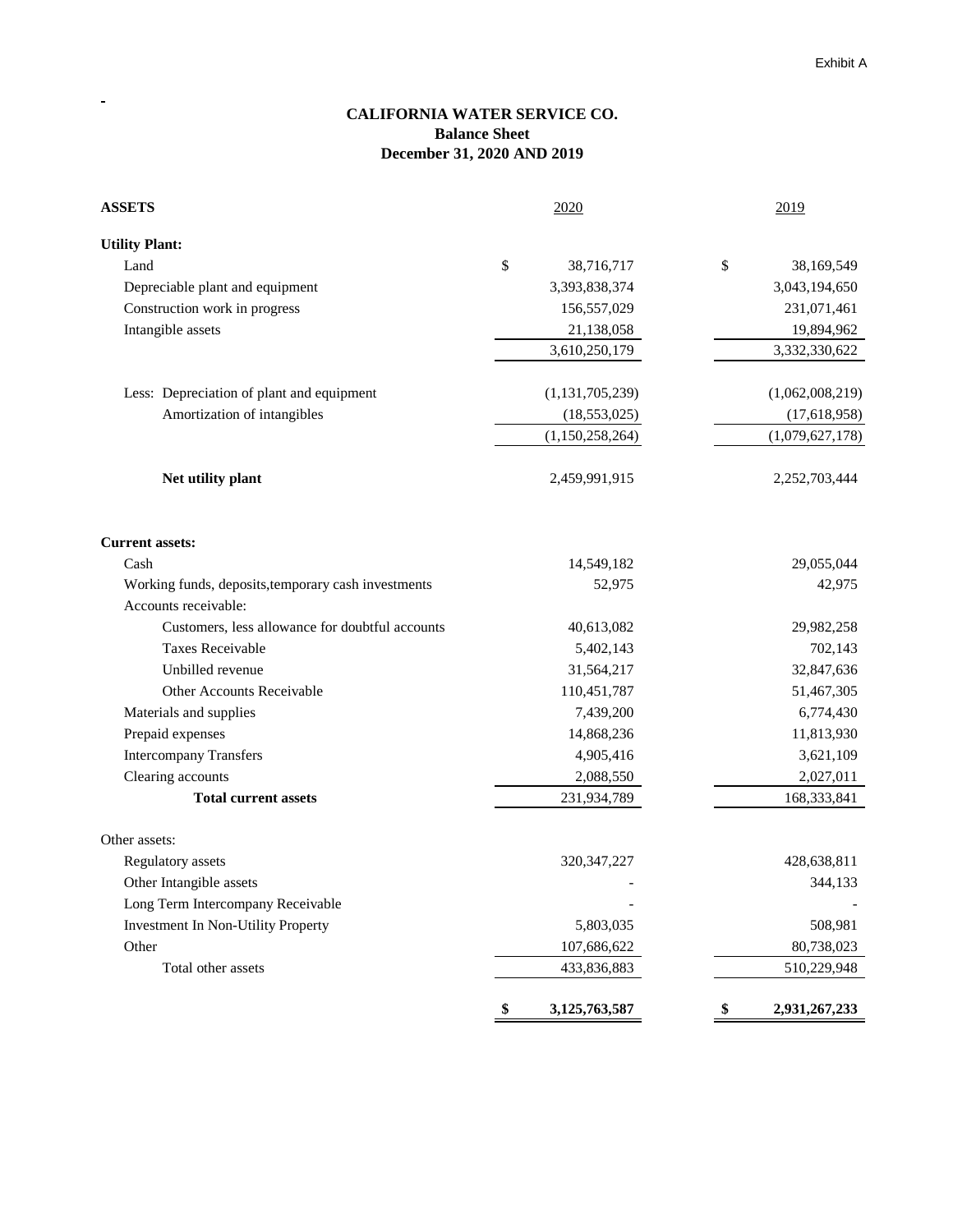### **CALIFORNIA WATER SERVICE CO. Balance Sheet December 31, 2020 AND 2019**

| <b>CAPITALIZATION AND LIABILITIES</b>        | 2020               | 2019              |  |  |
|----------------------------------------------|--------------------|-------------------|--|--|
| Capitalization                               |                    |                   |  |  |
| Common stockholders' equity                  |                    |                   |  |  |
| Common stock                                 | \$<br>368,712,053  | \$<br>293,040,470 |  |  |
| Retained earnings                            | 460,514,914        | 407,743,045       |  |  |
| Accumulated other comprehensive loss         |                    |                   |  |  |
|                                              | 829,226,967        | 700,783,515       |  |  |
|                                              | 51.5%              | 47.1%             |  |  |
| First mortgage bonds                         | 775,454,545        | 779,999,999       |  |  |
| Unamortized debt premium and expense         | (4,295,928)        | (4,498,206)       |  |  |
| Senior Notes                                 |                    |                   |  |  |
| Long Term Intercompany Debt                  |                    |                   |  |  |
| Other Long-Term Debt                         | 9,631,009          | 10,808,049        |  |  |
| <b>Total Long Term Debt</b>                  | 780,789,626        | 786,309,842       |  |  |
|                                              | 48.5%              | 52.9%             |  |  |
| <b>Total capitalization</b>                  | 1,610,016,593      | 1,487,093,357     |  |  |
|                                              | 100.0%             | 100.0%            |  |  |
| <b>Current liabilities:</b>                  |                    |                   |  |  |
| Current maturities of LT Debt                | 5,072,405          | 21,731,920        |  |  |
| Notes payable                                | 270,000,000        | 120,000,000       |  |  |
| Payable to Affiliates                        | 401,755            | 6,114,573         |  |  |
| Accounts payable                             | 161,626,586        | 108,880,972       |  |  |
| Accrued interest                             | 6,079,147          | 5,522,938         |  |  |
| Accrued general taxes                        | 4,414,367          | 4,381,183         |  |  |
| Income taxes                                 | (0.0)              | (0)               |  |  |
| Short Term Intercompany Debt                 |                    |                   |  |  |
| Unearned revenue - charges billed in advance | 450,196            | 553,158           |  |  |
| Accrued and deferred compensation            | 15,032,400         | 18,109,069        |  |  |
| Accrued pension and post retirement benefits | 2,056,735          | 2,248,628         |  |  |
| Accrued benefit and worker's compensation    | 5,979,156          | 6,022,232         |  |  |
| Other                                        | 10,535,996         | 9,270,745         |  |  |
| <b>Total current liabilities</b>             | 481,648,743        | 302,835,417       |  |  |
| <b>Unamortized investment tax credit</b>     | 1,500,444          | 1,574,845         |  |  |
| <b>Deferred income taxes</b>                 | 266,232,283        | 217,846,877       |  |  |
| <b>Regulatory liabilities</b>                | 180,803,836        | 209,058,127       |  |  |
| <b>Advances for construction</b>             | 195,082,005        | 190,567,754       |  |  |
| Contributions in aid of construction         | 215,457,023        | 209,582,342       |  |  |
| <b>Other long-term liabilities</b>           | 175,022,660        | 312,708,514       |  |  |
|                                              | 3,125,763,587<br>₩ | 2,931,267,233     |  |  |